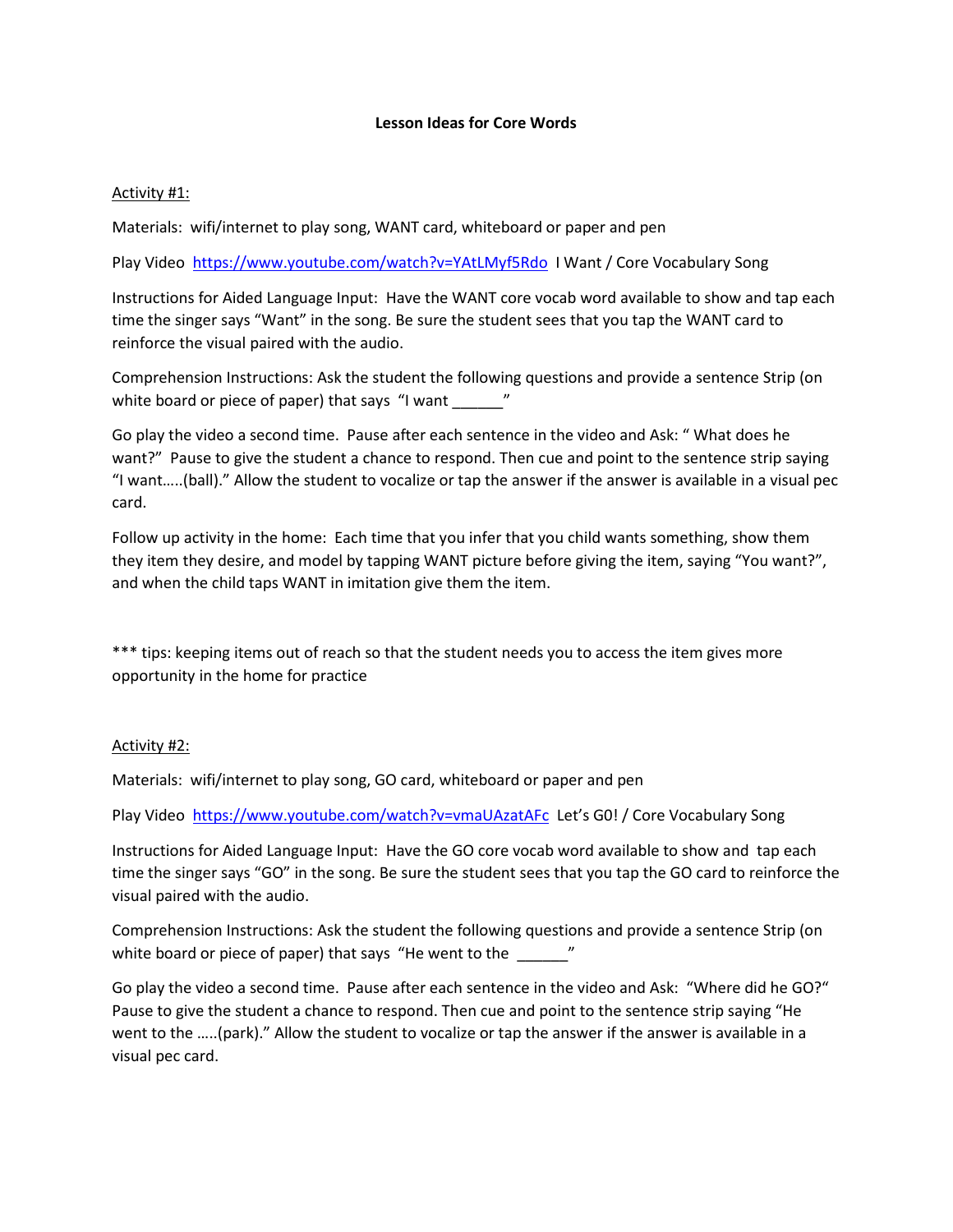Follow up activity in the home: Each time that you infer that you child wants to go somewhere, show them the core word GO, and model by tapping the GO picture before walking, saying "Go?" (as if questioning if they want to go), and when the child taps GO in imitation, begin to go to the desired location.

\*\*\* tips: keeping a few pictures of the child's favorite places to go (i.e. bathroom, park, outside, bedroom) and then you can expand the utterance by tapping or saying GO + location

## Activity #3:

Materials: wifi/internet to play song, MY TURN card, whiteboard or paper and pen

Play Video<https://www.youtube.com/watch?v=JTUx4BgGd7g>It's My Turn / Core Vocabulary Song

Instructions for Aided Language Input: Have the MY TURN core vocab word available to show and tap each time the singer says "my turn" in the song. Be sure the student sees that you tap the MY TURN card to reinforce the visual paired with the audio.

Comprehension Instructions: Ask the student the following question and provide a sentence Strip (on white board or piece of paper) that says "It is \_\_\_\_\_\_\_"

Go play the video a second time. Pause after each sentence in the video and Ask: "Whose turn is it?" Pause to give the student a chance to respond. Then cue and point to the sentence strip saying "It is …..(my turn)." This will be the same question for each new sentence and unlike the other two videos, the answer will always be MY TURN. Allow the student to vocalize or tap the MY TURN to answer.

Follow up activity in the home: Engage your child in a back and forth game (i.e. pushing a car, rolling a ball, tickles, sharing a bowl of ice cream), take your turn first by modeling and tapping the MY TURN picture, proceed to take your turn and then before giving the child a turn, ask the question saying "Whose turn is it?", and when the child taps MY TURN in imitation give them the turn. You may need to assist them with saying or tapping the word.

\*\*\* tips: pairing the picture or word with a hand gesture of placing your hand on your chest for "my turn" gives a gestural cue that the student can also imitate

## Activity #4:

Materials: wifi/internet to play song, EAT card, whiteboard or paper and pen

Play Video [https://www.youtube.com/watch?v=yYf\\_UXoMvCQ](https://www.youtube.com/watch?v=yYf_UXoMvCQ) EAT / Core Vocabulary Song